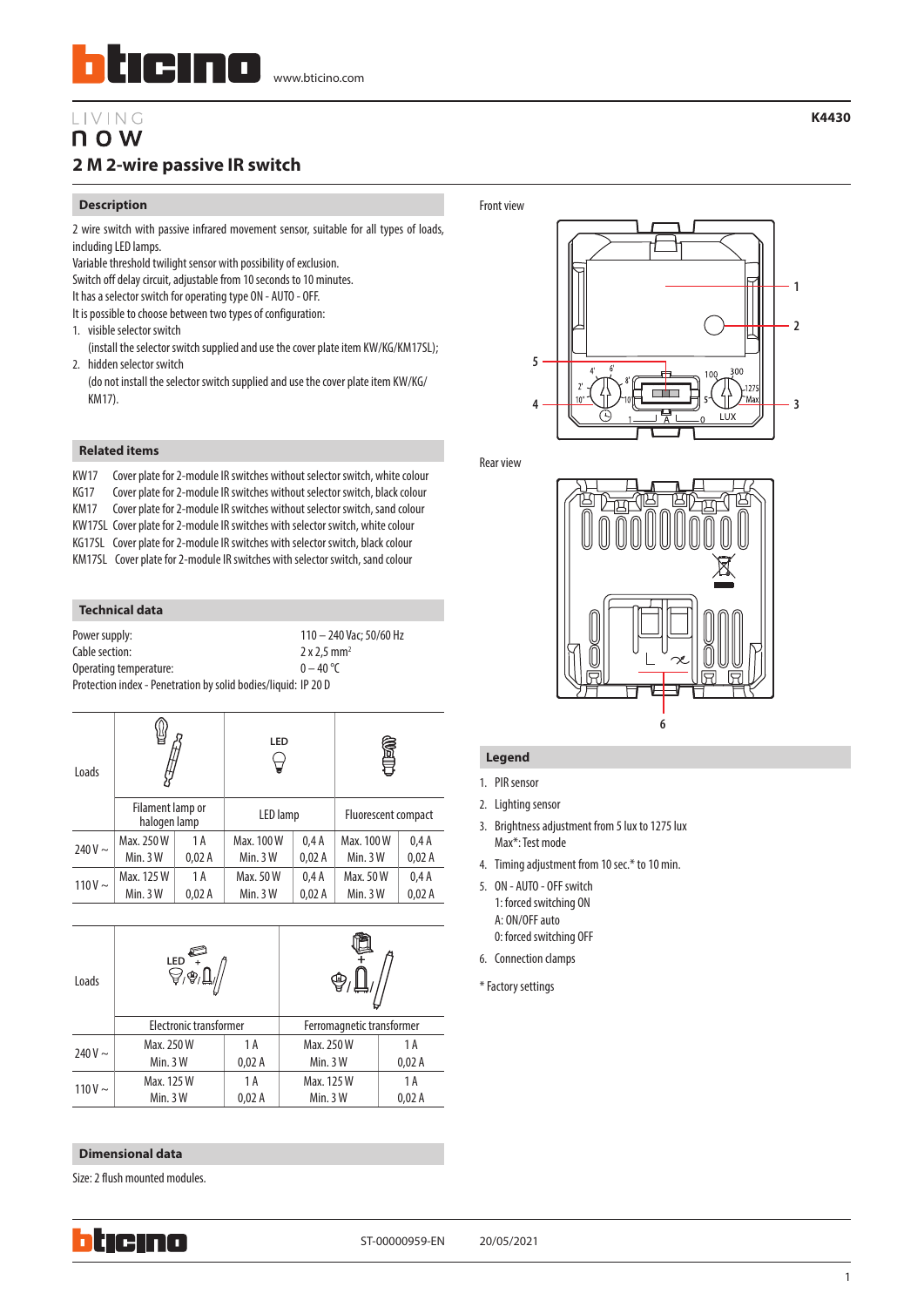# LIVING n o w **2 M 2-wire passive IR switch**

#### **Volume coverage**



**ON/OFF Auto function (factory setting)**



## **Configuration**

## **Operation with detector**

### **AUTO Mode:**

Switching on is automatic when a presence is detected in case of insufficient natural light. Switching off is automatic if no presence is detected by the end of the set time, or if natural light is sufficient. Each new detection causes an automatic activation if the light is insufficient.

#### **ON-manual Mode:**

The user must activate it manually and the load stays on permanently.

#### **OFF-manual Mode:**

The user must activate it manually and the load stays off permanently, also in case of valid request from auxiliary input pushbutton.

### **Operation with two detectors in parallel**

Factory brightness adjustment (max. value)

| <b>Detector switch position</b><br>No. 1 (D1) | <b>Detector switch position</b><br>No. 2 (D2) | Passage in front of detector<br>no. 1 | Passage in front of detector<br>no. 2 | <b>Status of the load</b>      |
|-----------------------------------------------|-----------------------------------------------|---------------------------------------|---------------------------------------|--------------------------------|
| <b>ON</b>                                     | ---                                           | XX                                    | XX                                    | Permanent ON                   |
| ---                                           | 0N                                            | XX                                    | XX                                    | Permanent ON                   |
| AUTO                                          | <b>AUTO</b>                                   |                                       |                                       | 0FF                            |
| AUTO                                          | 0FF                                           |                                       |                                       | 0FF                            |
| AUTO                                          | <b>AUTO</b>                                   | X                                     |                                       | Timed ON (value D1)            |
| AUTO                                          | 0FF                                           | χ                                     |                                       | Timed ON (value D1)            |
| AUTO                                          | <b>AUTO</b>                                   |                                       | χ                                     | Timed ON (value D2)            |
| AUTO                                          | 0FF                                           |                                       | χ                                     | 0FF                            |
| AUTO                                          | <b>AUTO</b>                                   | X                                     | χ                                     | Timed ON (D1 or D2 max. value) |
| <b>AUTO</b>                                   | 0FF                                           | χ                                     | χ                                     | Timed ON (value D1)            |
| 0FF                                           | <b>AUTO</b>                                   |                                       |                                       | 0FF                            |
| 0FF                                           | <b>AUTO</b>                                   | χ                                     |                                       | 0FF                            |
| 0FF                                           | <b>AUTO</b>                                   |                                       | Χ                                     | Timed ON (value D2)            |
| 0FF                                           | <b>AUTO</b>                                   | X                                     | χ                                     | Timed ON (value D2)            |
| 0FF                                           | 0FF                                           | XX                                    | XX                                    | <b>Permanent OFF</b>           |

X Only one case: physical passage in front of the detector

XX Two possible cases: no passage or physical passage in front of the detector

--- Identification of the three possibilities / ON / AUTO / OFF